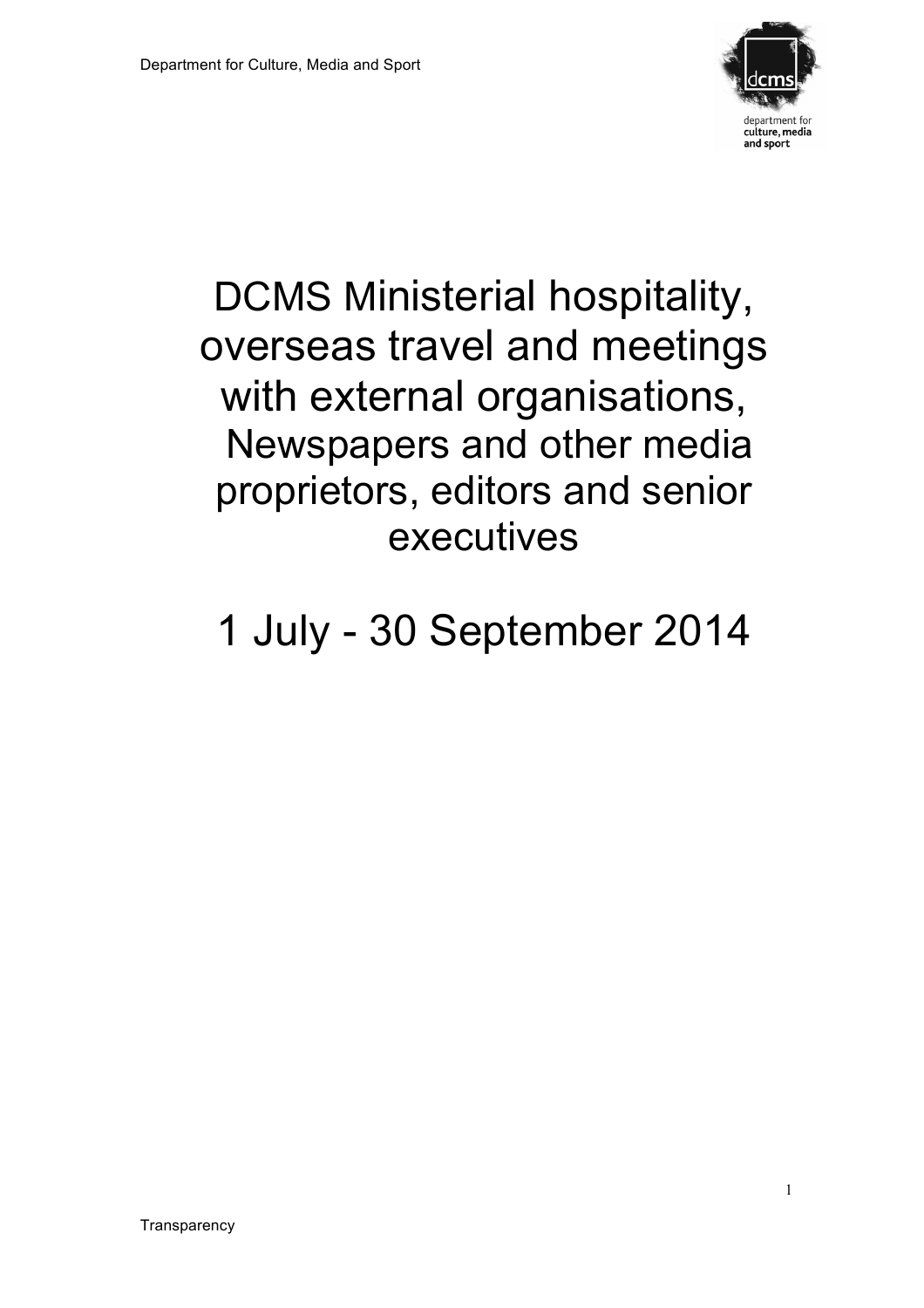

# **DEPARTMENT FOR CULTURE, MEDIA AND SPORT**

#### **QUARTERLY INFORMATION**

# **GIFTS GIVEN OVER £140**

| Secretary of State, Rt Hon Sajid Javid MP                  |    |      |              |
|------------------------------------------------------------|----|------|--------------|
| Date gift given                                            | To | Gift | <b>Value</b> |
| Nil return                                                 |    |      |              |
| Minister for Sport and Tourism, Helen Grant MP             |    |      |              |
| Date gift given                                            | To | Gift | <b>Value</b> |
| Nil return                                                 |    |      |              |
| Minister for Culture and the Digital Economy, Ed Vaizey MP |    |      |              |
| Date gift given                                            | To | Gift | <b>Value</b> |
| Nil return                                                 |    |      |              |

#### **GIFTS RECEIVED OVER £140**

| Secretary of State, Rt Hon Sajid Javid MP |                                                            |      |              |                |
|-------------------------------------------|------------------------------------------------------------|------|--------------|----------------|
| Date gift                                 | <b>From</b>                                                | Gift | <b>Value</b> | <b>Outcome</b> |
| received                                  |                                                            |      |              |                |
| Nil return                                |                                                            |      |              |                |
|                                           | Minister for Sport and Tourism, Helen Grant MP             |      |              |                |
| Date gift                                 | <b>From</b>                                                | Gift | <b>Value</b> | <b>Outcome</b> |
| received                                  |                                                            |      |              |                |
| Nil return                                |                                                            |      |              |                |
|                                           | Minister for Culture and the Digital Economy, Ed Vaizey MP |      |              |                |
| Date gift                                 | <b>From</b>                                                | Gift | <b>Value</b> | <b>Outcome</b> |
| received                                  |                                                            |      |              |                |
| Nil return                                |                                                            |      |              |                |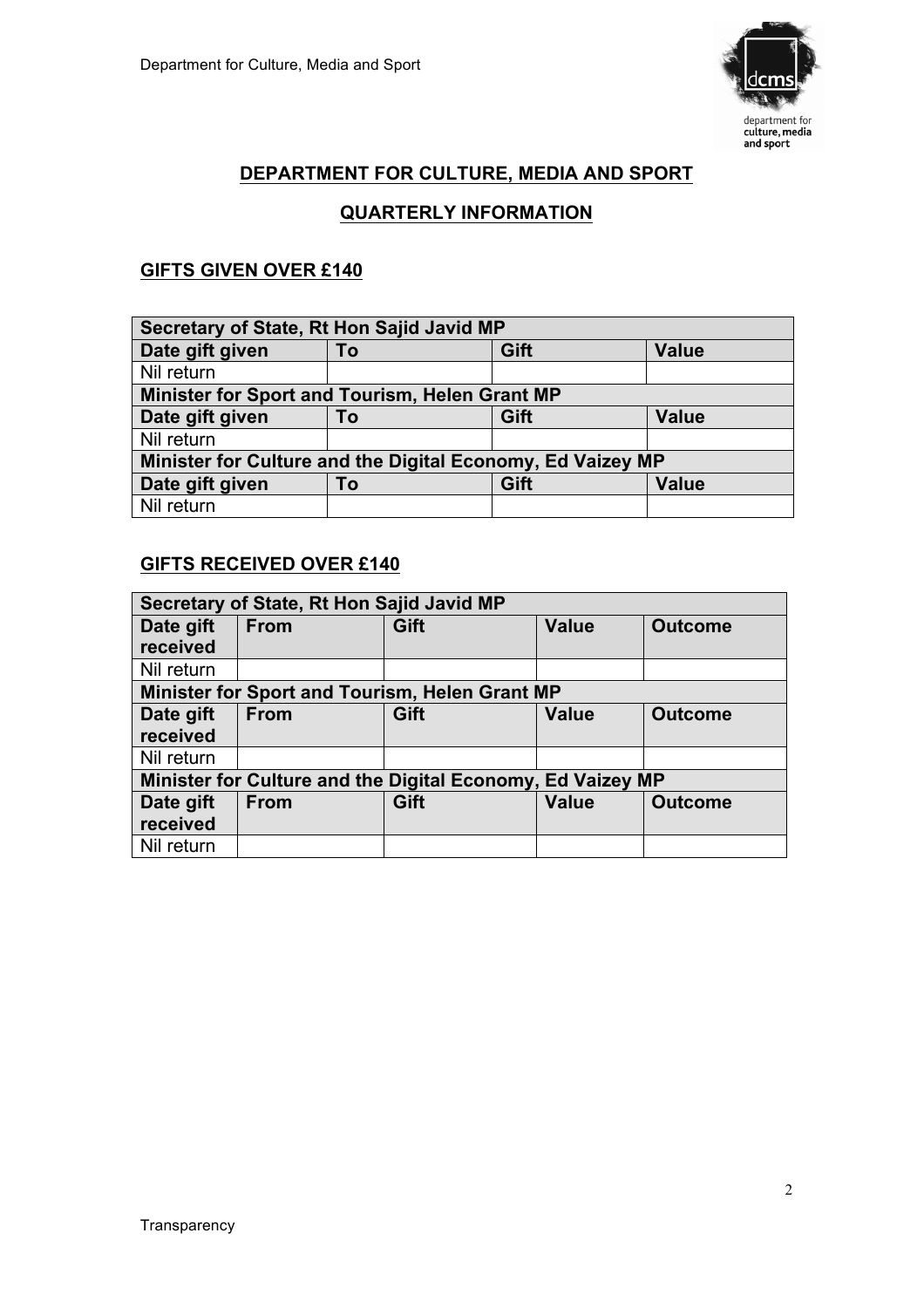

# **HOSPITALITY<sup>1</sup>**

| Secretary of State, Rt Hon Sajid Javid MP |                                  |                                     |  |
|-------------------------------------------|----------------------------------|-------------------------------------|--|
| <b>Date</b>                               | <b>Name of Organisation</b>      | <b>Type of Hospitality Received</b> |  |
| 2 July 2014                               | The Sun, David Dinsmore          | <b>Breakfast</b>                    |  |
| 4 July 2014                               | All England Lawn Tennis          | 2 tickets Wimbledon Men's           |  |
|                                           | Club                             | semi-finals and lunch*              |  |
| 6 July 2014                               | <b>Motor Sports Association</b>  | 4 tickets F1 Grand Prix at          |  |
|                                           |                                  | Silverstone and transfers*          |  |
| 14 July                                   | Royal Shakespeare                | 2 tickets Wolf Hall*                |  |
| 2014                                      | Company                          |                                     |  |
| 15 July                                   | <b>Financial Times, Lionel</b>   | Lunch                               |  |
| 2014                                      | Barber (Alec Russell,            |                                     |  |
|                                           | Frederick Studemann,             |                                     |  |
|                                           | Michael Stott, Jan Dalley,       |                                     |  |
|                                           | <b>Robert Shrimsley)</b>         |                                     |  |
| 15 July                                   | Royal Opera House                | 2 tickets La Boheme*                |  |
| 2014                                      |                                  |                                     |  |
| 17 July                                   | Legacy10                         | <b>Breakfast</b>                    |  |
| 2014                                      |                                  |                                     |  |
| 18 July                                   | <b>Somerset House</b>            | 2 tickets Sam Smith, Somerset       |  |
| 2014                                      |                                  | <b>House Summer Series*</b>         |  |
| 20 July                                   | Glyndebourne                     | 4 tickets to La Traviata*           |  |
| 2014                                      |                                  |                                     |  |
| 23 July                                   | Commonwealth Games,              | Commonwealth Games opening          |  |
| 2014                                      | Glasgow                          | ceremony                            |  |
| 24 July                                   | Commonwealth Games,              | <b>Commonwealth Games table</b>     |  |
| 2014                                      | Glasgow                          | tennis session                      |  |
| 26 July                                   | Royal Shakespeare                | 6 tickets Matilda The Musical*      |  |
| 2014                                      | Company                          |                                     |  |
| 27 August                                 | The Old Vic                      | 2 tickets The Crucible              |  |
| 2014                                      |                                  |                                     |  |
| 3 August                                  | Commonwealth Games,              | <b>Commonwealth Games closing</b>   |  |
| 2014                                      | Glasgow                          | ceremony                            |  |
| 7 August                                  | <b>Lancashire County Cricket</b> | 4 tickets England vs India test     |  |
| 2014                                      | Club                             | match                               |  |
| 23 August                                 | The Young Vic                    | 3 tickets A Streetcar named         |  |
| 2014                                      |                                  | desire                              |  |
| 26 August                                 | Asian Media and                  | Lunch                               |  |
| 2014                                      | Marketing Group, Shailesh        |                                     |  |
|                                           | and Kalpesh Solanki              |                                     |  |

 $1$  Does not normally include attendance at functions hosted by HM Government; 'diplomatic' functions in the UK or abroad, hosted by overseas governments; minor refreshments at meetings, receptions, conferences, and seminars; and offers of hospitality which were declined. \*indicates if accompanied by spouse/partner or other family member or friend.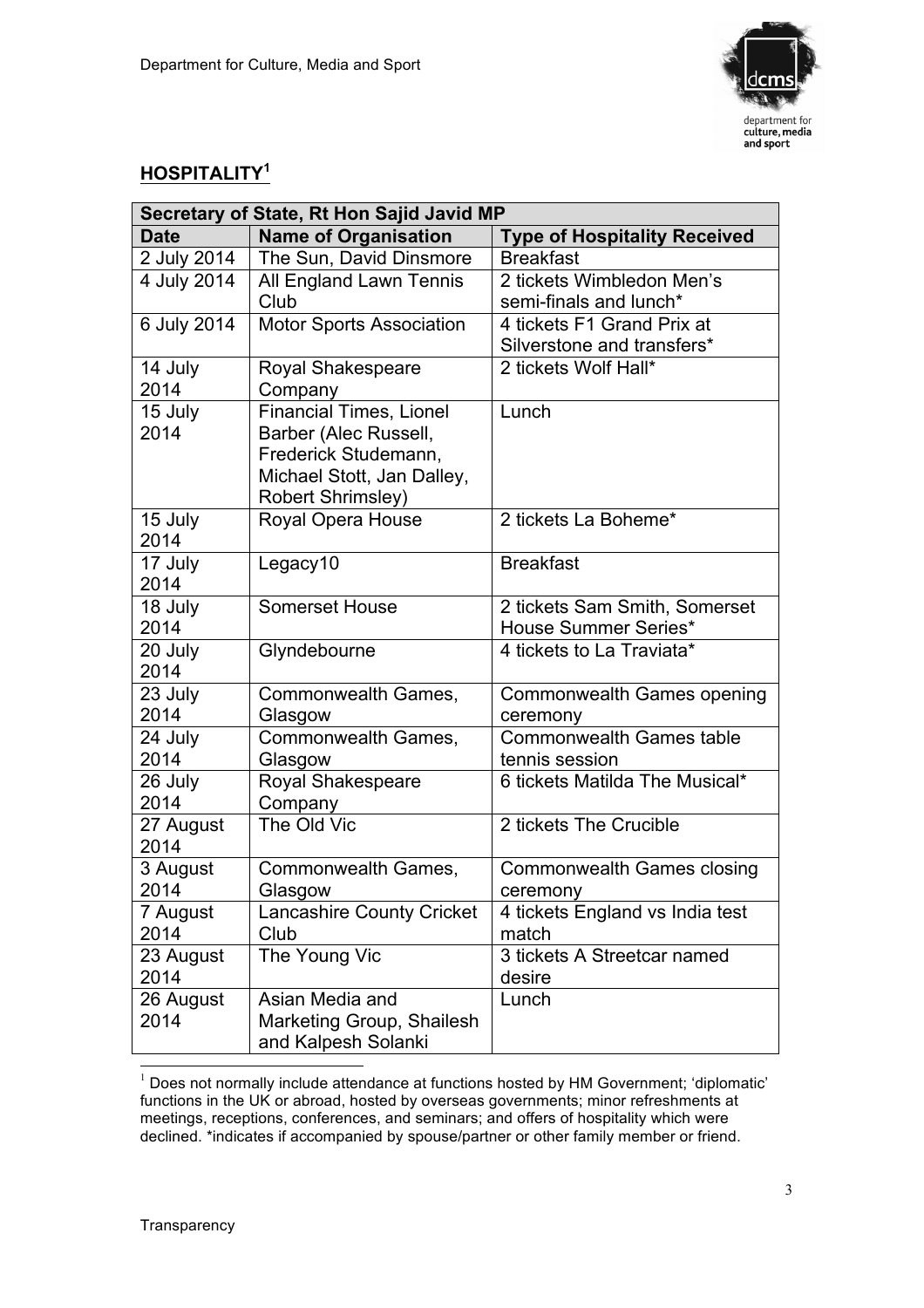

| 29 August   | <b>Royal Shakespeare</b>                       | 2 tickets Henry IV Part I and       |
|-------------|------------------------------------------------|-------------------------------------|
| 2014        | Company                                        | dinner*                             |
| 30 August   | Global                                         | 2 tickets Fusion Festival,          |
| 2014        |                                                | Birmingham*                         |
| 5           | <b>BPI</b>                                     | 2 tickets Kate Bush*                |
| September   |                                                |                                     |
| 2014        |                                                |                                     |
| 10          | <b>Invictus Games</b>                          | <b>Invictus Games Opening</b>       |
| September   |                                                | Ceremony                            |
| 2014        |                                                |                                     |
| 13          | <b>BBC Trust</b>                               | 2 tickets Last Night of the         |
| September   |                                                | Proms*                              |
| 2014        |                                                |                                     |
| 16          | Roundhouse, Camden                             | 3 tickets Blondie at iTunes         |
| September   |                                                | Festival*                           |
| 2014        |                                                |                                     |
| 21          | <b>Unicorn Theatre</b>                         | 6 tickets Very Far Away*            |
| September   |                                                |                                     |
| 2014        |                                                |                                     |
| 23          | ClassicFM                                      | 2 tickets ClassicFM Live            |
| September   |                                                | concert*                            |
| 2014        |                                                |                                     |
| 24          | <b>LAPADA</b>                                  | 2 tickets LAPADA, The               |
| September   |                                                | Association of Arts and Antiques    |
| 2014        |                                                | Dealers, charity dinner*            |
| 27          | <b>Chelsea Football Club</b>                   | 3 tickets Chelsea vs Aston Villa*   |
| September   |                                                |                                     |
| 2014        |                                                |                                     |
|             | Minister for Sport and Tourism, Helen Grant MP |                                     |
| <b>Date</b> | <b>Name of Organisation</b>                    | <b>Type of Hospitality Received</b> |
| 04 July     | <b>UK Sport/Sport England</b>                  | Dinner - Eve of Tour de France      |
| 2014        |                                                |                                     |
| 05 July     | All England Lawn Tennis                        | Ticket - Ladies' Final (Royal       |
| 2014        | Club                                           | $Box)^*$                            |
|             |                                                |                                     |
|             |                                                |                                     |
| 06 July     | <b>Lawn Tennis Association</b>                 | Ticket - Men's Final*               |
| 2014        |                                                |                                     |
|             |                                                |                                     |
| 13 July     | <b>Royal Parks</b>                             | Ticket - Hyde Park Summertime       |
| 2014        |                                                | concert*                            |
|             |                                                |                                     |
| 02 August   | <b>Commonwealth Games</b>                      | Games accreditation                 |
| 2014        |                                                |                                     |
| 16 August   | <b>Historic Royal Palaces</b>                  | Ticket – Tower of London *          |
| 2014        |                                                |                                     |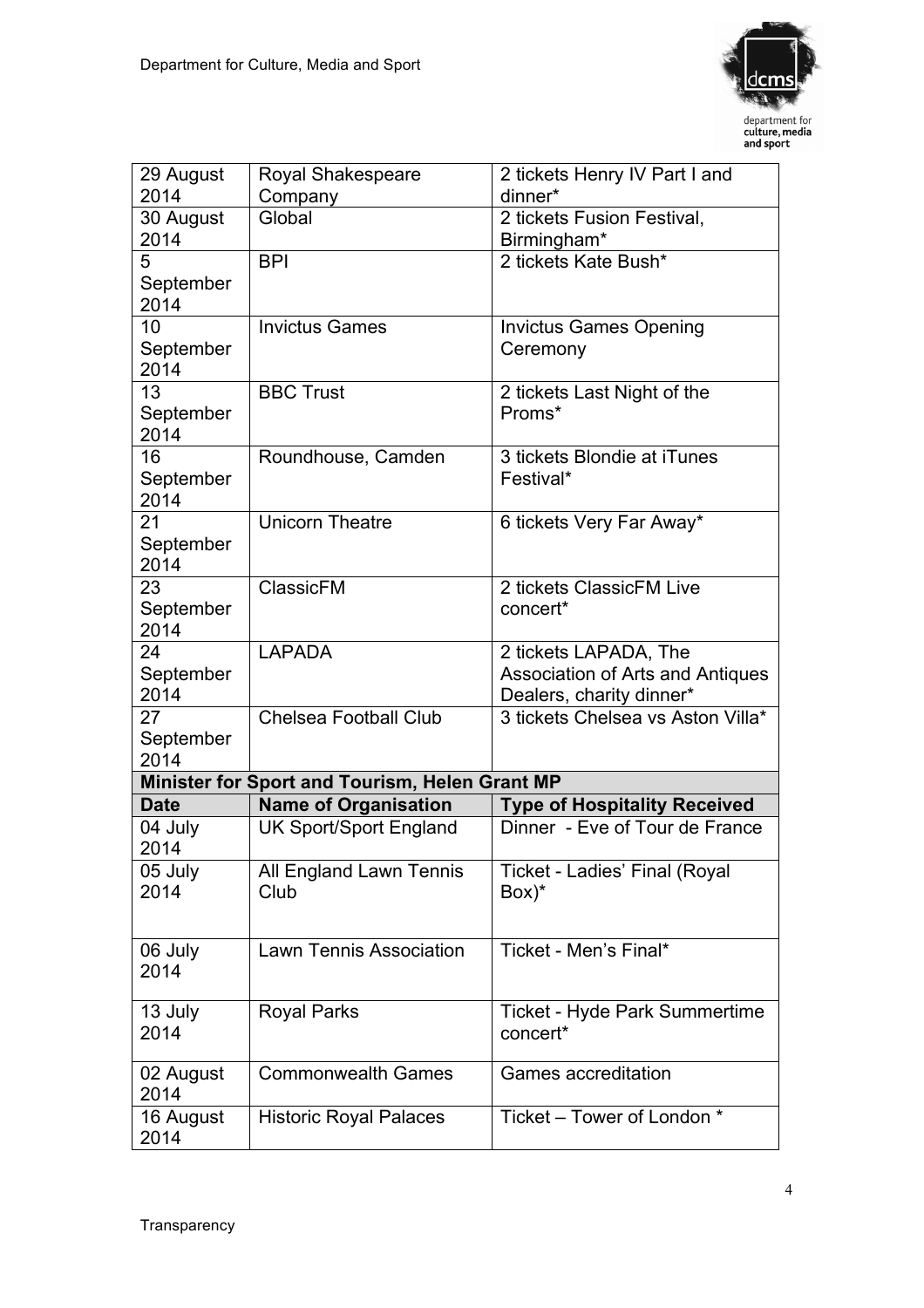

| Ticket – performance of<br>19 August<br><b>Royal Shakespeare</b><br>2014<br>"Matilda" *<br>Company<br><b>Invictus Games</b><br>Ticket - wheelchair<br>12 <sup>2</sup><br>September<br>rugby/archery (plus hospitality)*<br>2014<br>Minister for Culture and the Digital Economy, Ed Vaizey MP<br><b>Name of Organisation</b><br><b>Type of Hospitality Received</b><br><b>Date</b><br><b>Lawn Tennis Association</b><br>2 tickets Wimbledon Ladies<br>05 July<br>2014<br>Final<br>Young Vic<br>2 tickets The Valley of<br>07 July<br>2014<br>Astonishment<br>15 July<br><b>St James' Theatre</b><br>1 ticket Invincible Press Night<br>2014<br>17 July<br><b>Harold Pinter Theatre</b><br>1 ticket The Importance of Being<br>2014<br>Earnest<br>1 ticket Wolf Hall<br>Aldwych Theatre<br>14 July<br>2014<br>19 July<br><b>Aldwych Theatre</b><br>1 ticket Bring Up the Bodies<br>2014<br>JW <sub>3</sub><br>1 ticket The City<br>20 July<br>2014<br><b>Dinner</b><br><b>International Television</b><br>21 July<br>2014<br>Festival<br><b>Chelsea Football Club</b><br>23 August<br>4 tickets Chelsea vs Leicester<br>2014<br>City<br>2 tickets Kate Bush concert<br><b>British Phonographic</b><br>05<br>September<br>Industry<br>2014<br><b>Terrapin Communications</b><br>1 ticket Mahler - Symphony No<br>11<br>September2<br>3 Prom<br>014<br>14<br>Rosenblatt Law<br>2 tickets Kinshasa Symphony<br>September<br>Orchestra<br>2014<br>Cameron Mackintosh Ltd<br>22<br>1 ticket Miss Saigon<br>September2 | 16 August | <b>The Shard</b> | Ticket – "View from the Shard" * |
|-----------------------------------------------------------------------------------------------------------------------------------------------------------------------------------------------------------------------------------------------------------------------------------------------------------------------------------------------------------------------------------------------------------------------------------------------------------------------------------------------------------------------------------------------------------------------------------------------------------------------------------------------------------------------------------------------------------------------------------------------------------------------------------------------------------------------------------------------------------------------------------------------------------------------------------------------------------------------------------------------------------------------------------------------------------------------------------------------------------------------------------------------------------------------------------------------------------------------------------------------------------------------------------------------------------------------------------------------------------------------------------------------------------------------------------------------------------------------------------------------------------------|-----------|------------------|----------------------------------|
|                                                                                                                                                                                                                                                                                                                                                                                                                                                                                                                                                                                                                                                                                                                                                                                                                                                                                                                                                                                                                                                                                                                                                                                                                                                                                                                                                                                                                                                                                                                 | 2014      |                  |                                  |
|                                                                                                                                                                                                                                                                                                                                                                                                                                                                                                                                                                                                                                                                                                                                                                                                                                                                                                                                                                                                                                                                                                                                                                                                                                                                                                                                                                                                                                                                                                                 |           |                  |                                  |
|                                                                                                                                                                                                                                                                                                                                                                                                                                                                                                                                                                                                                                                                                                                                                                                                                                                                                                                                                                                                                                                                                                                                                                                                                                                                                                                                                                                                                                                                                                                 |           |                  |                                  |
|                                                                                                                                                                                                                                                                                                                                                                                                                                                                                                                                                                                                                                                                                                                                                                                                                                                                                                                                                                                                                                                                                                                                                                                                                                                                                                                                                                                                                                                                                                                 |           |                  |                                  |
|                                                                                                                                                                                                                                                                                                                                                                                                                                                                                                                                                                                                                                                                                                                                                                                                                                                                                                                                                                                                                                                                                                                                                                                                                                                                                                                                                                                                                                                                                                                 |           |                  |                                  |
|                                                                                                                                                                                                                                                                                                                                                                                                                                                                                                                                                                                                                                                                                                                                                                                                                                                                                                                                                                                                                                                                                                                                                                                                                                                                                                                                                                                                                                                                                                                 |           |                  |                                  |
|                                                                                                                                                                                                                                                                                                                                                                                                                                                                                                                                                                                                                                                                                                                                                                                                                                                                                                                                                                                                                                                                                                                                                                                                                                                                                                                                                                                                                                                                                                                 |           |                  |                                  |
|                                                                                                                                                                                                                                                                                                                                                                                                                                                                                                                                                                                                                                                                                                                                                                                                                                                                                                                                                                                                                                                                                                                                                                                                                                                                                                                                                                                                                                                                                                                 |           |                  |                                  |
|                                                                                                                                                                                                                                                                                                                                                                                                                                                                                                                                                                                                                                                                                                                                                                                                                                                                                                                                                                                                                                                                                                                                                                                                                                                                                                                                                                                                                                                                                                                 |           |                  |                                  |
|                                                                                                                                                                                                                                                                                                                                                                                                                                                                                                                                                                                                                                                                                                                                                                                                                                                                                                                                                                                                                                                                                                                                                                                                                                                                                                                                                                                                                                                                                                                 |           |                  |                                  |
|                                                                                                                                                                                                                                                                                                                                                                                                                                                                                                                                                                                                                                                                                                                                                                                                                                                                                                                                                                                                                                                                                                                                                                                                                                                                                                                                                                                                                                                                                                                 |           |                  |                                  |
|                                                                                                                                                                                                                                                                                                                                                                                                                                                                                                                                                                                                                                                                                                                                                                                                                                                                                                                                                                                                                                                                                                                                                                                                                                                                                                                                                                                                                                                                                                                 |           |                  |                                  |
|                                                                                                                                                                                                                                                                                                                                                                                                                                                                                                                                                                                                                                                                                                                                                                                                                                                                                                                                                                                                                                                                                                                                                                                                                                                                                                                                                                                                                                                                                                                 |           |                  |                                  |
|                                                                                                                                                                                                                                                                                                                                                                                                                                                                                                                                                                                                                                                                                                                                                                                                                                                                                                                                                                                                                                                                                                                                                                                                                                                                                                                                                                                                                                                                                                                 |           |                  |                                  |
|                                                                                                                                                                                                                                                                                                                                                                                                                                                                                                                                                                                                                                                                                                                                                                                                                                                                                                                                                                                                                                                                                                                                                                                                                                                                                                                                                                                                                                                                                                                 |           |                  |                                  |
|                                                                                                                                                                                                                                                                                                                                                                                                                                                                                                                                                                                                                                                                                                                                                                                                                                                                                                                                                                                                                                                                                                                                                                                                                                                                                                                                                                                                                                                                                                                 |           |                  |                                  |
|                                                                                                                                                                                                                                                                                                                                                                                                                                                                                                                                                                                                                                                                                                                                                                                                                                                                                                                                                                                                                                                                                                                                                                                                                                                                                                                                                                                                                                                                                                                 |           |                  |                                  |
|                                                                                                                                                                                                                                                                                                                                                                                                                                                                                                                                                                                                                                                                                                                                                                                                                                                                                                                                                                                                                                                                                                                                                                                                                                                                                                                                                                                                                                                                                                                 |           |                  |                                  |
|                                                                                                                                                                                                                                                                                                                                                                                                                                                                                                                                                                                                                                                                                                                                                                                                                                                                                                                                                                                                                                                                                                                                                                                                                                                                                                                                                                                                                                                                                                                 |           |                  |                                  |
|                                                                                                                                                                                                                                                                                                                                                                                                                                                                                                                                                                                                                                                                                                                                                                                                                                                                                                                                                                                                                                                                                                                                                                                                                                                                                                                                                                                                                                                                                                                 |           |                  |                                  |
|                                                                                                                                                                                                                                                                                                                                                                                                                                                                                                                                                                                                                                                                                                                                                                                                                                                                                                                                                                                                                                                                                                                                                                                                                                                                                                                                                                                                                                                                                                                 |           |                  |                                  |
|                                                                                                                                                                                                                                                                                                                                                                                                                                                                                                                                                                                                                                                                                                                                                                                                                                                                                                                                                                                                                                                                                                                                                                                                                                                                                                                                                                                                                                                                                                                 |           |                  |                                  |
|                                                                                                                                                                                                                                                                                                                                                                                                                                                                                                                                                                                                                                                                                                                                                                                                                                                                                                                                                                                                                                                                                                                                                                                                                                                                                                                                                                                                                                                                                                                 |           |                  |                                  |
|                                                                                                                                                                                                                                                                                                                                                                                                                                                                                                                                                                                                                                                                                                                                                                                                                                                                                                                                                                                                                                                                                                                                                                                                                                                                                                                                                                                                                                                                                                                 |           |                  |                                  |
|                                                                                                                                                                                                                                                                                                                                                                                                                                                                                                                                                                                                                                                                                                                                                                                                                                                                                                                                                                                                                                                                                                                                                                                                                                                                                                                                                                                                                                                                                                                 |           |                  |                                  |
|                                                                                                                                                                                                                                                                                                                                                                                                                                                                                                                                                                                                                                                                                                                                                                                                                                                                                                                                                                                                                                                                                                                                                                                                                                                                                                                                                                                                                                                                                                                 |           |                  |                                  |
|                                                                                                                                                                                                                                                                                                                                                                                                                                                                                                                                                                                                                                                                                                                                                                                                                                                                                                                                                                                                                                                                                                                                                                                                                                                                                                                                                                                                                                                                                                                 |           |                  |                                  |
|                                                                                                                                                                                                                                                                                                                                                                                                                                                                                                                                                                                                                                                                                                                                                                                                                                                                                                                                                                                                                                                                                                                                                                                                                                                                                                                                                                                                                                                                                                                 |           |                  |                                  |
|                                                                                                                                                                                                                                                                                                                                                                                                                                                                                                                                                                                                                                                                                                                                                                                                                                                                                                                                                                                                                                                                                                                                                                                                                                                                                                                                                                                                                                                                                                                 |           |                  |                                  |
|                                                                                                                                                                                                                                                                                                                                                                                                                                                                                                                                                                                                                                                                                                                                                                                                                                                                                                                                                                                                                                                                                                                                                                                                                                                                                                                                                                                                                                                                                                                 |           |                  |                                  |
|                                                                                                                                                                                                                                                                                                                                                                                                                                                                                                                                                                                                                                                                                                                                                                                                                                                                                                                                                                                                                                                                                                                                                                                                                                                                                                                                                                                                                                                                                                                 |           |                  |                                  |
|                                                                                                                                                                                                                                                                                                                                                                                                                                                                                                                                                                                                                                                                                                                                                                                                                                                                                                                                                                                                                                                                                                                                                                                                                                                                                                                                                                                                                                                                                                                 |           |                  |                                  |
|                                                                                                                                                                                                                                                                                                                                                                                                                                                                                                                                                                                                                                                                                                                                                                                                                                                                                                                                                                                                                                                                                                                                                                                                                                                                                                                                                                                                                                                                                                                 |           |                  |                                  |
|                                                                                                                                                                                                                                                                                                                                                                                                                                                                                                                                                                                                                                                                                                                                                                                                                                                                                                                                                                                                                                                                                                                                                                                                                                                                                                                                                                                                                                                                                                                 |           |                  |                                  |
|                                                                                                                                                                                                                                                                                                                                                                                                                                                                                                                                                                                                                                                                                                                                                                                                                                                                                                                                                                                                                                                                                                                                                                                                                                                                                                                                                                                                                                                                                                                 |           |                  |                                  |
|                                                                                                                                                                                                                                                                                                                                                                                                                                                                                                                                                                                                                                                                                                                                                                                                                                                                                                                                                                                                                                                                                                                                                                                                                                                                                                                                                                                                                                                                                                                 |           |                  |                                  |
|                                                                                                                                                                                                                                                                                                                                                                                                                                                                                                                                                                                                                                                                                                                                                                                                                                                                                                                                                                                                                                                                                                                                                                                                                                                                                                                                                                                                                                                                                                                 |           |                  |                                  |
|                                                                                                                                                                                                                                                                                                                                                                                                                                                                                                                                                                                                                                                                                                                                                                                                                                                                                                                                                                                                                                                                                                                                                                                                                                                                                                                                                                                                                                                                                                                 | 014       |                  |                                  |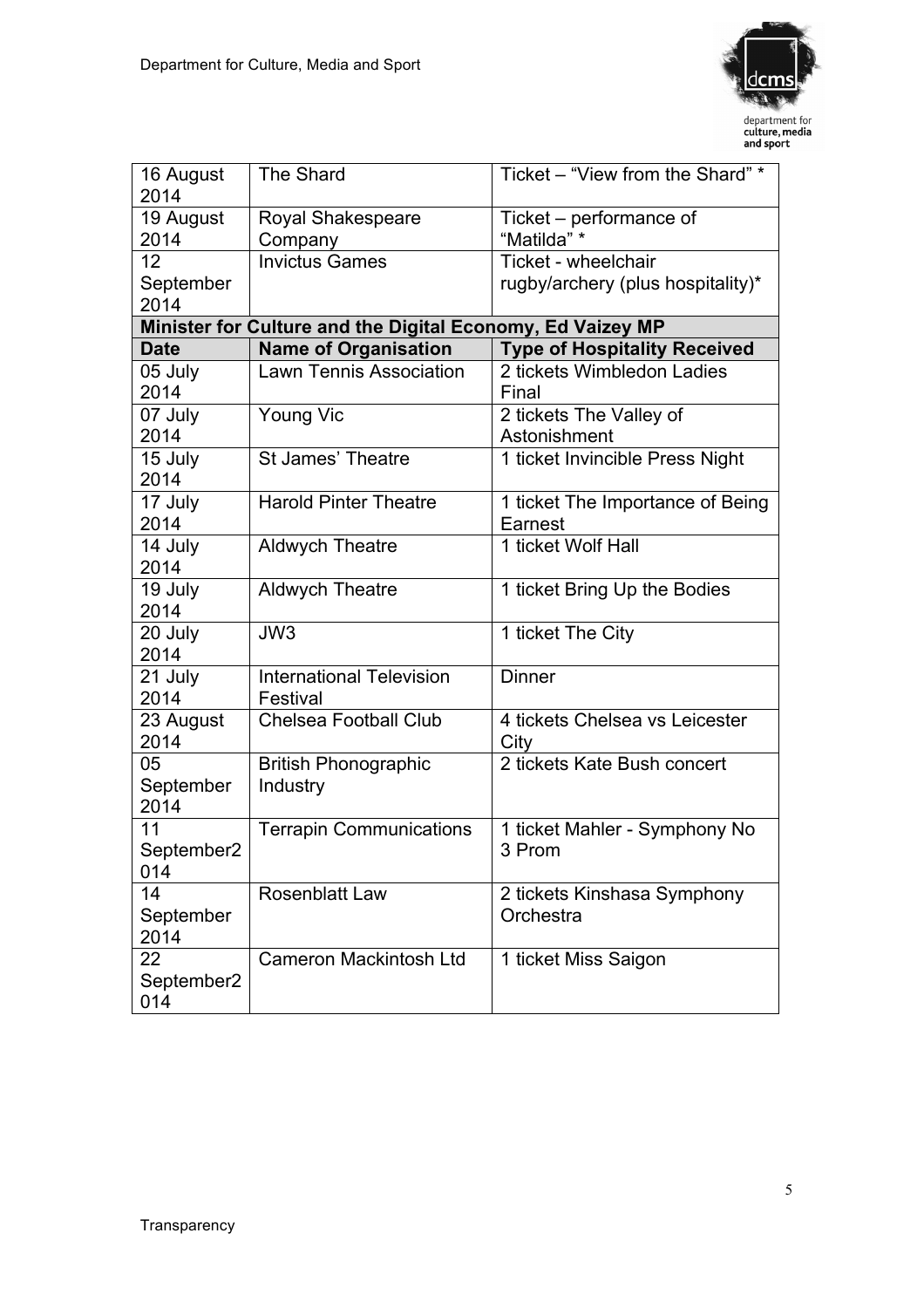

## **OVERSEAS TRAVEL**

| Date(s)<br>of trip          | <b>Destination</b>                                         | <b>Purpose of trip</b>                                                                                                      | 'No 32<br>(The<br>Royal)<br>Squadron'<br>or 'other<br>RAF' or<br>'Charter'<br><b>or</b><br>'Eurostar' | <b>Number of</b><br><b>officials</b><br>accompanying<br>Minister,<br>where non-<br>scheduled<br>travel is used | <b>Total cost</b><br>including travel,<br>and<br>accommodation<br>of Minister only<br>*indicates if<br>accompanied by<br>spouse/partner or<br>other family<br>member or friend |
|-----------------------------|------------------------------------------------------------|-----------------------------------------------------------------------------------------------------------------------------|-------------------------------------------------------------------------------------------------------|----------------------------------------------------------------------------------------------------------------|--------------------------------------------------------------------------------------------------------------------------------------------------------------------------------|
|                             | Secretary of State, Rt Hon Sajid Javid MP                  |                                                                                                                             |                                                                                                       |                                                                                                                |                                                                                                                                                                                |
| 21 July<br>2014             | St Symphorien,<br><b>Belgium</b>                           | First World War<br>battlefields visit                                                                                       | Eurostar                                                                                              | N/A                                                                                                            | £191*                                                                                                                                                                          |
| 4<br>August<br>2014         | St Symphorien,<br><b>Belgium</b>                           | First World War<br>commemorations<br>visit                                                                                  | Other<br>RAF.<br>Eurostar                                                                             | N/A                                                                                                            | £172                                                                                                                                                                           |
|                             | Minister for Sport, Tourism and Equalities, Helen Grant MP |                                                                                                                             |                                                                                                       |                                                                                                                |                                                                                                                                                                                |
| 19<br>Septem<br>ber<br>2014 | Geneva/Montreux,<br>Switzerland                            | Attend<br>announcements<br>of venues for<br>UEFA Euro 2020<br>Finals<br><b>Visit Hotel</b><br>Institute.<br><b>Montreux</b> | Scheduled                                                                                             | n/a                                                                                                            | £581                                                                                                                                                                           |
|                             | Minister for Culture and the Digital Economy, Ed Vaizey MP |                                                                                                                             |                                                                                                       |                                                                                                                |                                                                                                                                                                                |
| 02<br>Septem<br>ber<br>2014 | <b>Istanbul</b>                                            | <b>United Nations</b><br>Internet<br>Governance<br>Forum                                                                    | <b>Flights</b>                                                                                        | N/A                                                                                                            | £639                                                                                                                                                                           |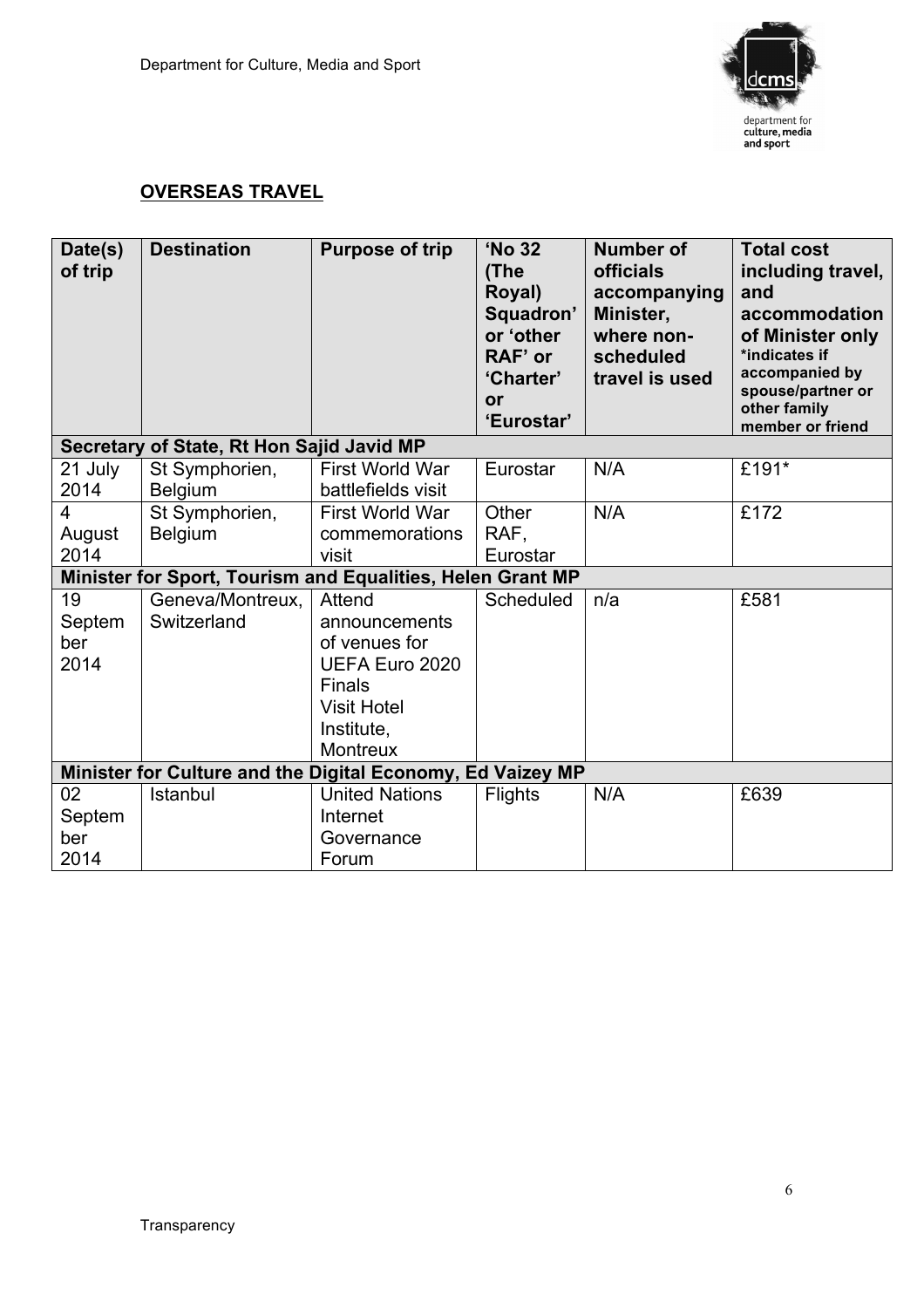

## **MEETINGS WITH EXTERNAL ORGANISATIONS<sup>2</sup> (INCLUDING MEETINGS WITH NEWSPAPER AND OTHER MEDIA PROPRIETORS, EDITORS AND SENIOR EXECUTIVES)**

| Secretary of State, Rt Hon Sajid Javid MP |                                    |                                    |  |
|-------------------------------------------|------------------------------------|------------------------------------|--|
| <b>Date of Meeting</b>                    | <b>Name of Organisation</b>        | <b>Purpose of Meeting</b>          |  |
| 1 July 2014                               | Telefonica (O2)                    | Introductory meeting               |  |
| 1 July 2014                               | JP Morgan                          | To discuss philanthropy            |  |
| 2 July 2014                               | <b>Creative Industries Council</b> | To discuss UK creative industries  |  |
| 3 July 2014                               | Global                             | Visit to their offices and meeting |  |
|                                           |                                    | to discuss current projects        |  |
| 3 July 2014                               | Paul Smith Limited, INC Global     | To discuss Tour de France          |  |
| 3 July 2014                               | Magna Carta Trust Committee        | To discuss Magna Carta             |  |
|                                           |                                    | anniversary preparations           |  |
| 7 July 2014                               | <b>National Museums Directors</b>  | Roundtable meeting to discuss      |  |
|                                           | Council.                           | UK museums policy                  |  |
|                                           | Birmingham Museum Trust,           |                                    |  |
|                                           | Tyne and Weir Museums,             |                                    |  |
|                                           | Leeds Museums and Galleries,       |                                    |  |
|                                           | Manchester City Galleries, Arts    |                                    |  |
|                                           | Council England, Association of    |                                    |  |
|                                           | Independent Museums, Royal         |                                    |  |
|                                           | Albert Museum & Art Gallery        |                                    |  |
|                                           | (Exeter), Norfolk Museums          |                                    |  |
|                                           | Service, Ironbridge Gorge          |                                    |  |
|                                           | Museum Trust, Tate, Science        |                                    |  |
|                                           | Museum Group, British              |                                    |  |
|                                           | Museum, Heritage Lottery Fund      |                                    |  |
| 7 July 2014                               | The Economist                      | General meeting                    |  |
| 8 July 2014                               | Huawei                             | Introductory meeting               |  |
| 8 July 2014                               | Sainsbury's                        | To discuss philanthropy            |  |
| 8 July 2014                               | <b>Barbican</b>                    | To discuss St Symphorien event     |  |
| 9 July 2014                               | <b>BBC Trust, Lord Patten</b>      | General catch-up                   |  |
| 9 July 2014                               | Deutsche Bank                      | To discuss cultural initiatives    |  |
| 9 July 2014                               | <b>TechUK</b>                      | Introductory meeting               |  |
| 14 July 2014                              | NewsUK, Mike Darcey                | Introductory meeting               |  |
| 15 July 2014                              | Digital UK                         | Introductory meeting               |  |
| 15 July 2014                              | England 2015, Invictus Games       | To discuss Invictus Games          |  |

 $2$  Does not normally include meetings with Government bodies such as other Government Departments, members of the Royal Household, NDPBs, Non-Ministerial Departments, Agencies, Government reviews and representatives of Parliament, devolved or foreign governments.. Visits, attendance at seminars, conferences, receptions, media, interviews etc would not normally be classed as meetings.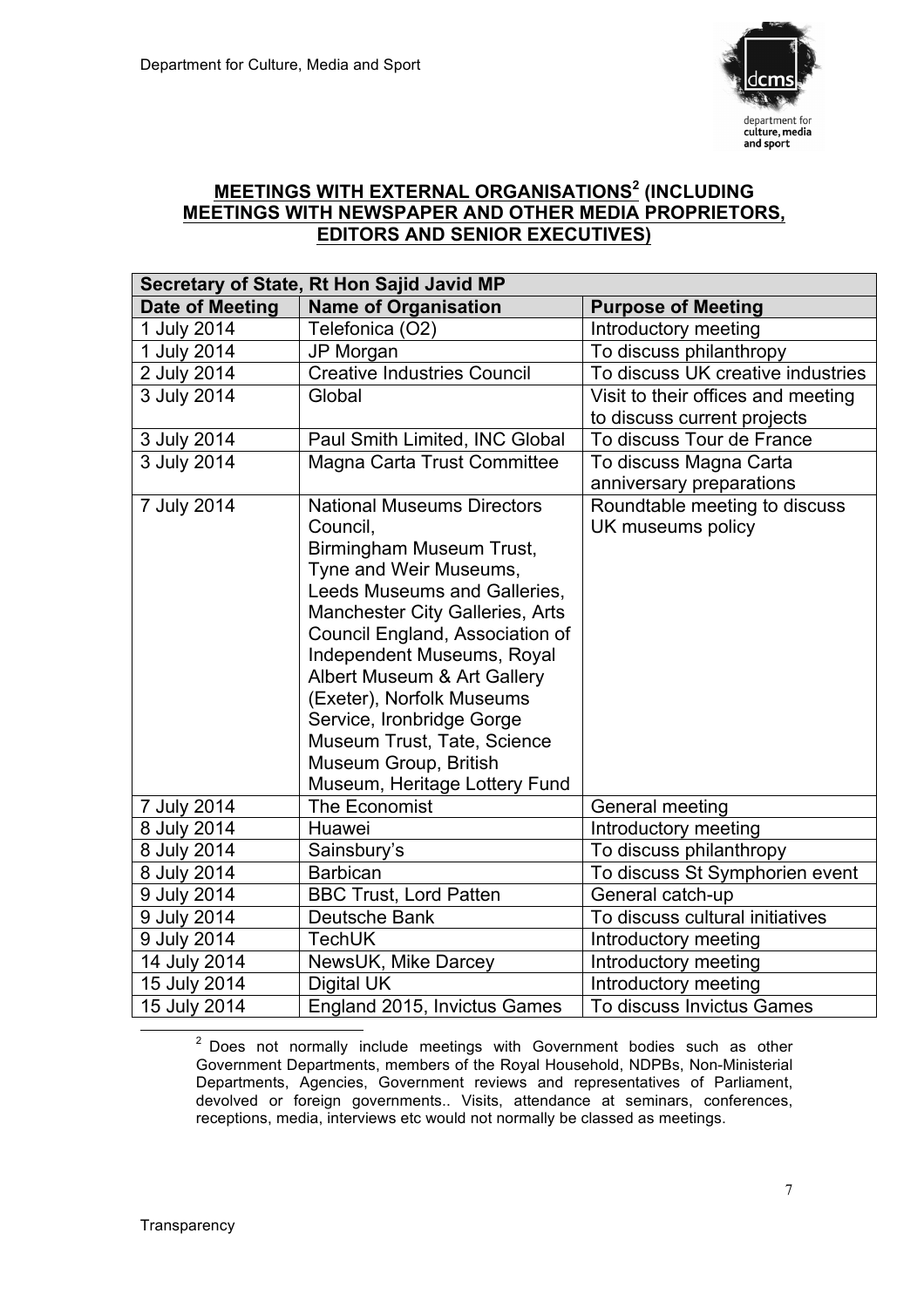

| 15 July 2014         | Time Warner, Disney, NBCU,                                | Roundtable meeting to discuss |
|----------------------|-----------------------------------------------------------|-------------------------------|
|                      | A+E Networks, Chello Zone,                                | commercial broadcasting       |
|                      | Sony UK, Scripps, COBA, Fox                               |                               |
| 16 July 2014         | S4C, Huw Jones, Ian Jones                                 | Introductory meeting          |
| 16 July 2014         | Hay Castle Restoration Trust                              | To discuss current projects   |
| 18 July 2014         | <b>BT</b> Openreach                                       | Visit and to discuss current  |
|                      |                                                           | projects                      |
| 22 July 2014         | <b>FA</b>                                                 | Introductory meeting          |
| 6 August 2014        | <b>Tricycle Theatre</b>                                   | To discuss current projects   |
| 1 September          | Vodafone                                                  | To discuss current projects   |
| 2014                 |                                                           |                               |
| 2 September          | <b>British Screen Advisory Council</b>                    | Introductory meeting          |
| 2014                 |                                                           |                               |
| 2 September          | UK Music, PRS for Music, PPL,                             | Roundtable meeting to discuss |
| 2014                 | British Phonographic Industry,                            | UK music industry             |
|                      | Music Publishers Association,                             |                               |
|                      | Musicians' Union, Music                                   |                               |
|                      | Producer's Guild, Music                                   |                               |
|                      | Managers Forum, Live Nation<br>Beggars Group, Ministry of |                               |
|                      | Sound, Featured Artists                                   |                               |
|                      | Coalition                                                 |                               |
| 3 September          | <b>Broadband Stakeholder Group</b>                        | Introductory meeting          |
| 2014                 |                                                           |                               |
| 8 September          | <b>Museums Association</b>                                | Introductory meeting          |
| 2014                 |                                                           |                               |
| 10 September         | <b>Creative England</b>                                   | Introductory meeting          |
| 2014                 |                                                           |                               |
| 10 September         | Rona Fairhead                                             | General catch-up              |
| 2014                 |                                                           |                               |
| 10 September         | <b>FA</b>                                                 | To discuss current projects   |
| 2014                 |                                                           |                               |
| 11 September         | Film4, Double Negative VFX,                               | Roundtable meeting to discuss |
| 2014                 | Lionsgate, Curzon cinema, BFI                             | UK film industry              |
|                      | <b>Warner Bros</b>                                        |                               |
| 11 September         | <b>Gambling Commission</b>                                | Introductory meeting          |
| 2014                 |                                                           |                               |
| 11 September         | Tourism for all                                           | To discuss current projects   |
| 2014                 |                                                           |                               |
| 11 September         | <b>First World War Advisory Group</b>                     | To discuss First World War    |
| 2014                 |                                                           | commemorations                |
| 16 September<br>2014 | News Corporation, Rupert and<br>Lachlan Murdoch           | Introductory meeting          |
|                      | Minister for Sport and Tourism, Helen Grant MP            |                               |
| Date of Meeting      | <b>Name of Organisation</b>                               | <b>Purpose of Meeting</b>     |
| 02 July 2014         | <b>Visit Wales</b>                                        | To discuss promotion of UK    |
|                      |                                                           |                               |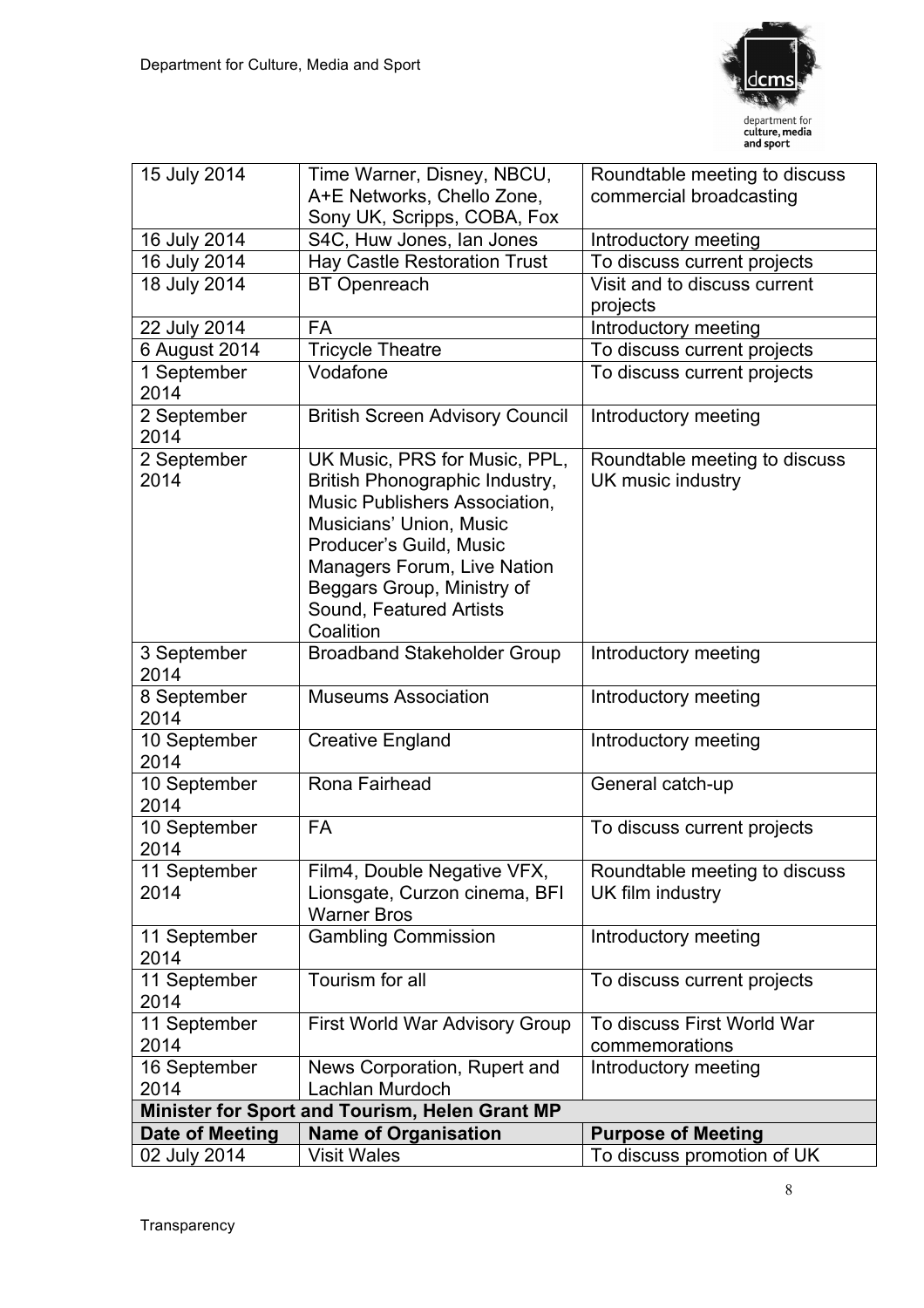

|              | <b>Visit Scotland</b>                                                                                                                                                                                                                                                                                                                                                                     | tourism                                                                                                              |
|--------------|-------------------------------------------------------------------------------------------------------------------------------------------------------------------------------------------------------------------------------------------------------------------------------------------------------------------------------------------------------------------------------------------|----------------------------------------------------------------------------------------------------------------------|
| 03 July 2014 | Fit for Sport                                                                                                                                                                                                                                                                                                                                                                             | To discuss initiative intended to<br>address engaging children with<br>active lifestyle and sport                    |
| 03 July 2014 | <b>British Horseracing Authority</b><br>Horserace Betting Levy Board<br><b>Association of British</b><br><b>Bookmakers</b><br><b>Remote Gambling Association</b>                                                                                                                                                                                                                          | Roundtable to discuss Horse<br>Race Betting Levy issues                                                              |
| 08 July 2014 | <b>England and Wales Cricket</b><br><b>Board</b><br><b>BT</b> Sport<br><b>Newton Investment</b><br>Management<br><b>Judy Murray</b><br>Sport England                                                                                                                                                                                                                                      | To discuss girls' sports<br>participation                                                                            |
| 10 July 2014 | <b>Hilton Worldwide</b><br><b>Visit Wales</b><br>Northern Ireland Tourist Board<br><b>Tourism Alliance</b><br>easyjet<br><b>First Group</b><br><b>Continuum Group</b><br><b>Shepherd Neame</b><br><b>West Dorset Leisure Holidays</b><br>Ltd<br>Jac Travel<br>Parkdean Holidays<br>Expedia<br>Dudley Zoo<br>Google<br><b>English Lakes Hotels</b><br><b>Intercontinental Hotels Group</b> | Roundtable to discuss tourism                                                                                        |
| 14 July 2014 | England Rugby 2015                                                                                                                                                                                                                                                                                                                                                                        | To discuss progress in<br>preparation for Rugby Union<br><b>World Cup</b>                                            |
| 15 July 2014 | <b>British Rowing</b><br>Henley Women's Regatta                                                                                                                                                                                                                                                                                                                                           | To discuss funding issues for<br>volunteer-supported community<br>sport                                              |
| 15 July 2014 | The Change Foundation                                                                                                                                                                                                                                                                                                                                                                     | To discuss charity's initiatives<br>which encourage sport and an<br>active lifestyle in disadvantaged<br>communities |
| 15 July 2014 | <b>Amateur Swimming Association</b><br>and The Football Association                                                                                                                                                                                                                                                                                                                       | To discuss amateur swimming<br>issues                                                                                |
| 16 July 2014 | The Bible Society                                                                                                                                                                                                                                                                                                                                                                         | To discuss role of Bible in WWI                                                                                      |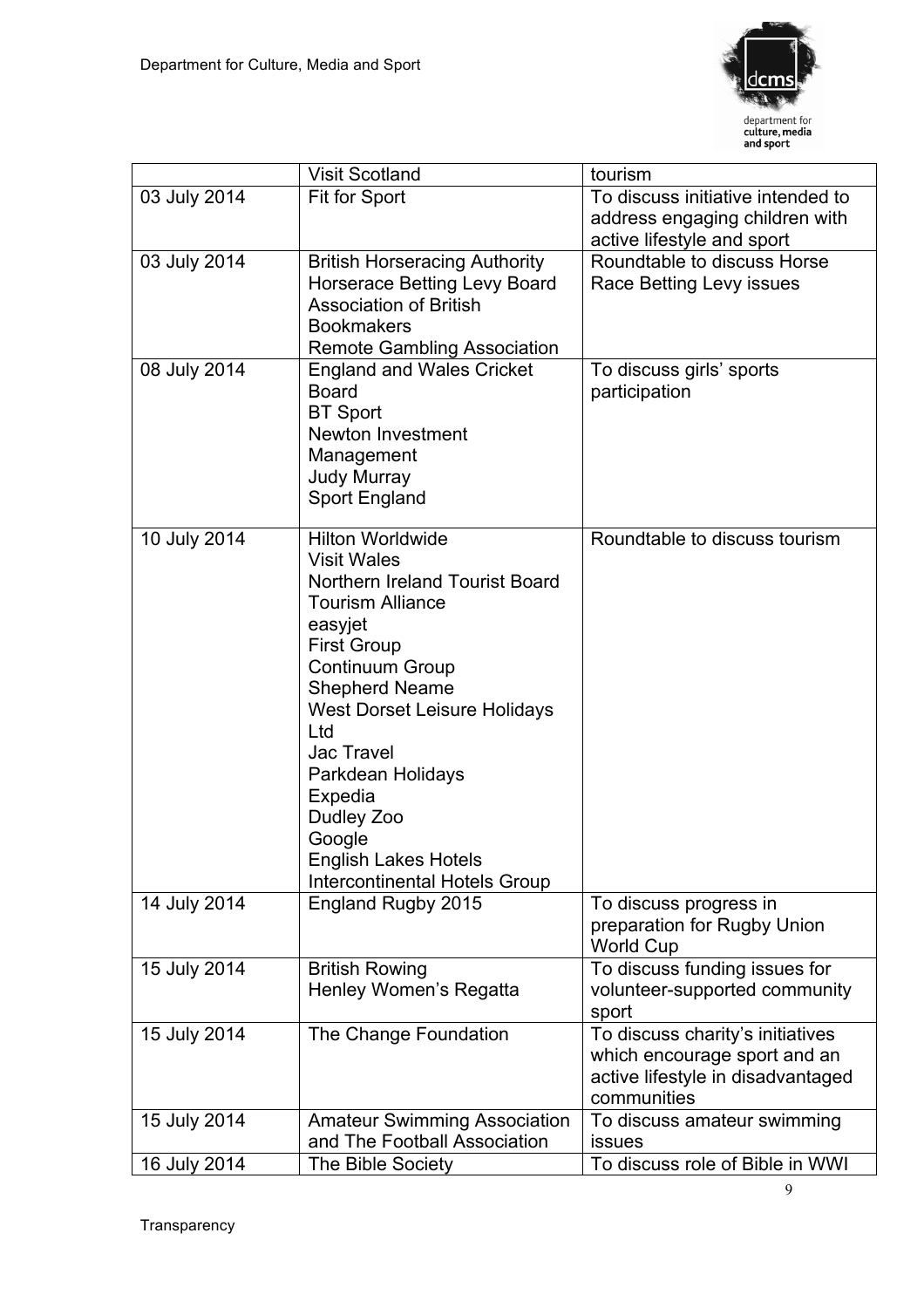

| 01 July 2014           | <b>Association of British</b><br>Orchestras                                   | To discuss diversity in orchestras                                                       |
|------------------------|-------------------------------------------------------------------------------|------------------------------------------------------------------------------------------|
| <b>Date of Meeting</b> | Name of organisation                                                          | <b>Purpose of meeting</b>                                                                |
|                        | Minister for Culture and the Digital Economy, Ed Vaizey MP                    |                                                                                          |
| 2014                   |                                                                               | projects                                                                                 |
| 10 September           | <b>Sport England</b><br><b>Premier League</b>                                 | Meeting to discuss current                                                               |
|                        | Association<br><b>Tracey Crouch MP</b>                                        |                                                                                          |
|                        | Management<br><b>BBC</b><br>European Sponsorship                              |                                                                                          |
| 10 September<br>2014   | <b>England and Wales Cricket</b><br><b>Board</b><br>Newton Investment         | To discuss commercial<br>sponsorship issues for women's<br>sport                         |
| 09 September<br>2014   | <b>England and Wales Cricket</b><br><b>Board</b>                              | To discuss cricket participation<br>levels                                               |
| 09 September<br>2014   | <b>Airports Commission</b>                                                    | To discuss regional airports                                                             |
| 08 September<br>2014   | The Inzito Partnership                                                        | To discuss access for women to<br>positions on sports boards                             |
| 08 September<br>2014   | London & Partners                                                             | To discuss means of<br>encouraging inbound tourism to<br>regions of UK other than London |
| 08 September<br>2014   | <b>Cycle Yorkshire</b>                                                        | To discuss legacy of Tour de<br>France                                                   |
| 05 September<br>2014   | <b>Football Association</b>                                                   | To discuss FA's governance<br>plans                                                      |
| 03 September<br>2014   | <b>Business Visits and Events</b><br>Partnership<br><b>Britain for Events</b> | To discuss "Britain for Events"<br>campaign                                              |
| 03 September<br>2014   | Women in Racing                                                               | To discuss deficit of women in<br>senior positions within racing<br>industry             |
| 02 September<br>2014   | John Amaechi- Representing<br>himself                                         | To discuss future of basketball in<br>UK                                                 |
| 03 August 2014         | Star of the North "Star of<br>Caledonia"                                      | To discuss construction of<br>landmark on Scotland's border<br>with England              |
| 17 July 2014           | <b>Netball International Federation</b><br><b>England Netball</b>             | To discuss women's sport                                                                 |
| 17 July 2014           | World Anti-doping Agency                                                      | To discuss current measures to<br>address doping in sport                                |
|                        |                                                                               | in context of centenary<br>commemorations                                                |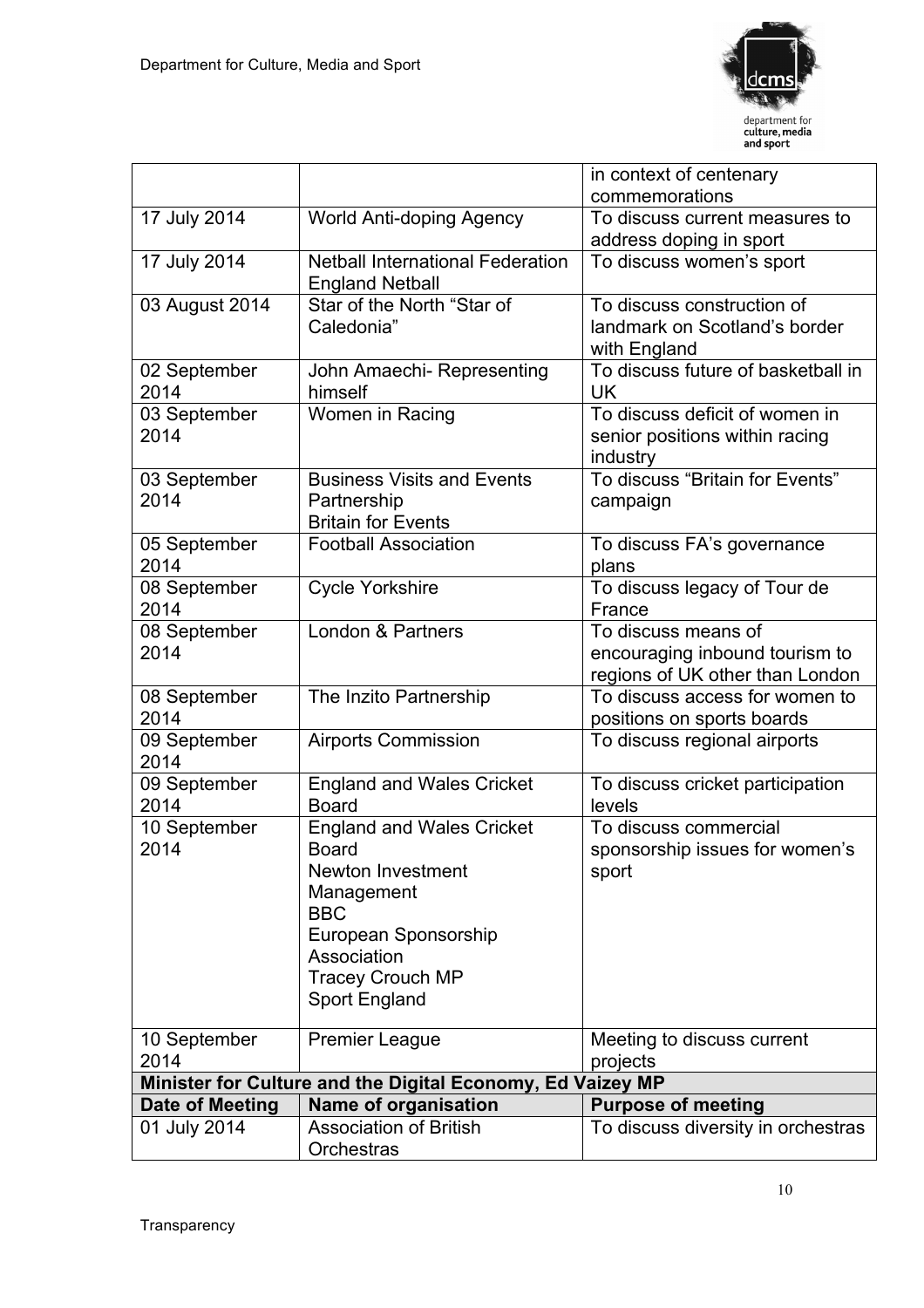

|              | City of Birmingham Symphony<br>Orchestra                                                                                                                                                                                                                                                                                                                                                                                                                                                                                   |                                                                                    |
|--------------|----------------------------------------------------------------------------------------------------------------------------------------------------------------------------------------------------------------------------------------------------------------------------------------------------------------------------------------------------------------------------------------------------------------------------------------------------------------------------------------------------------------------------|------------------------------------------------------------------------------------|
|              | London Philharmonic Orchestra                                                                                                                                                                                                                                                                                                                                                                                                                                                                                              |                                                                                    |
| 01 July 2014 | <b>Victor Chavez</b><br>Angel Investors<br><b>IBM UK and Ireland</b><br>Microsoft UK<br>Go On UK<br><b>BT</b>                                                                                                                                                                                                                                                                                                                                                                                                              | <b>Information Economy Council</b><br>meeting                                      |
| 01 July 2014 | Vodafone                                                                                                                                                                                                                                                                                                                                                                                                                                                                                                                   | To discuss the telecoms market                                                     |
| 03 July 2014 | Film Industry Training Board                                                                                                                                                                                                                                                                                                                                                                                                                                                                                               | To discuss options for<br>strengthening the voluntary levy                         |
| 03 July 2014 | Danielle Alexander                                                                                                                                                                                                                                                                                                                                                                                                                                                                                                         | To discuss her role as business<br>ambassador                                      |
| 03 July 2014 | <b>Creative Industries Federation</b>                                                                                                                                                                                                                                                                                                                                                                                                                                                                                      | To discuss current projects                                                        |
| 03 July 2014 | <b>Birmingham Library</b>                                                                                                                                                                                                                                                                                                                                                                                                                                                                                                  | To discuss Birmingham Library                                                      |
| 03 July 2014 | Global<br><b>Bauer Media</b><br><b>UTV</b><br><b>Folder Media</b><br>Arqiva<br><b>BBC</b>                                                                                                                                                                                                                                                                                                                                                                                                                                  | To discuss digital radio                                                           |
| 07 July 2014 | <b>BBC</b><br><b>CDN</b><br><b>ITV</b><br><b>BskyB</b><br>Channel 4<br>Channel 5<br><b>NBC</b><br>Pact<br><b>COBA</b><br><b>BME TV Film Charitable</b><br>Foundation<br>Diversity Lead for Television<br><b>British Screen Advisory Council</b><br><b>Directors UK</b><br><b>British Society for Songwriters,</b><br><b>Composers and Authors</b><br><b>National Theatre</b><br><b>UK Music</b><br>Nutopia<br>Emma Media<br><b>Many Rivers Films</b><br>The Donmar<br><b>Social Mobility</b><br>Soundmouse<br><b>BAFTA</b> | To discuss diversity in film,<br>television and on stage at Round<br>Table meeting |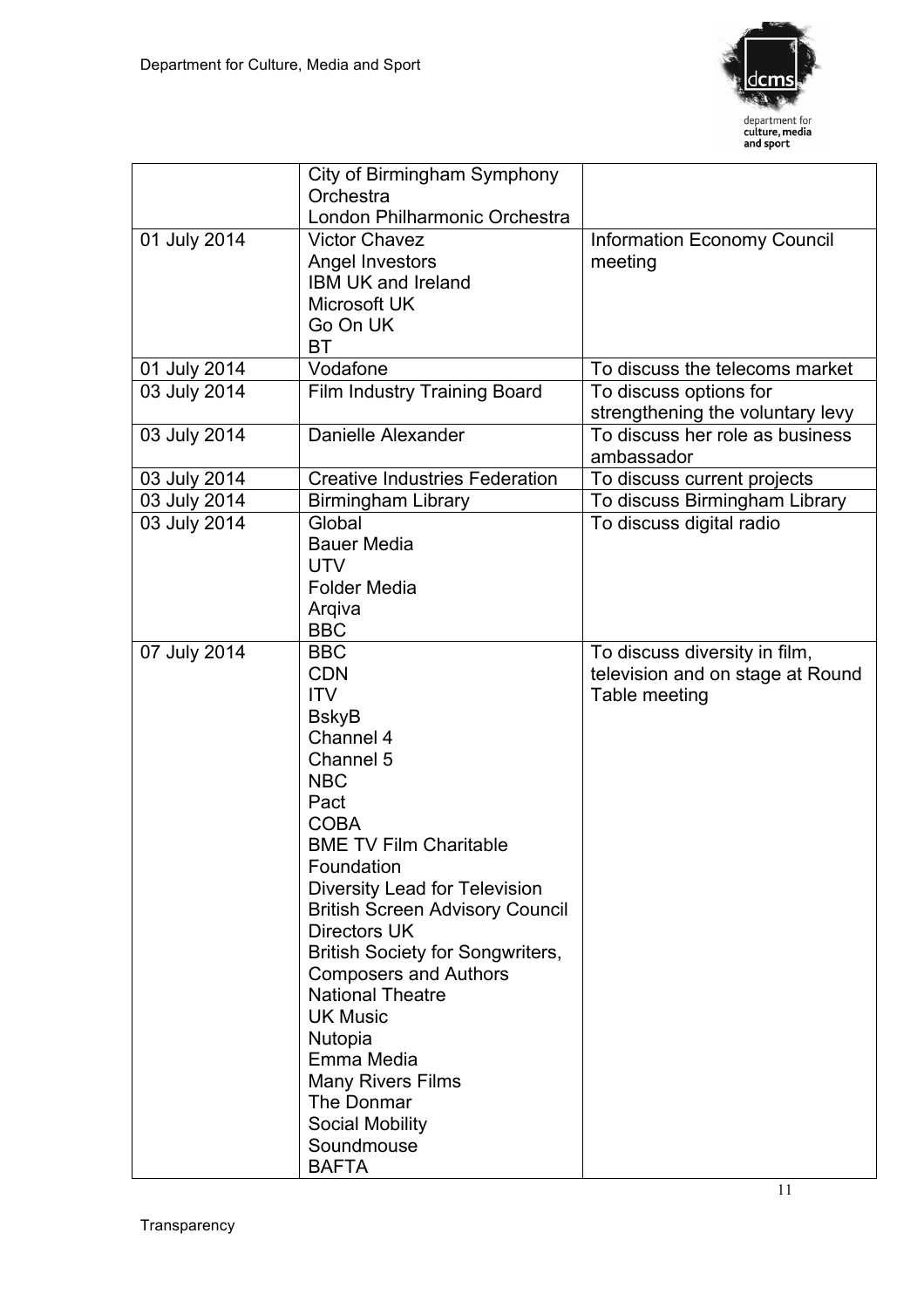

|              | <b>British East Asian Artists</b>   |                                |
|--------------|-------------------------------------|--------------------------------|
|              | <b>Big Talk Productions</b>         |                                |
|              |                                     |                                |
|              | <b>Triforce productions</b>         |                                |
|              | Shine                               |                                |
|              | <b>Sugar and Water Films</b>        |                                |
|              | <b>Representing Themselves:</b>     |                                |
|              | Joy Francis                         |                                |
|              | Simon Albury                        |                                |
|              | Krishnan Guru-Murthy                |                                |
|              | Kwame Kwei-Armah,                   |                                |
|              | Dominique Le Gendre                 |                                |
|              | Tara Arts.                          |                                |
|              | Simon Onwurah                       |                                |
|              | Pat Cumper,                         |                                |
|              | Karen Bryson                        |                                |
|              | Nigel Warner,                       |                                |
|              | Steve McQueen,                      |                                |
|              | Idris Elba,                         |                                |
|              | Samenua Secher,                     |                                |
|              | Dr John Sealey,                     |                                |
|              | David Oyelowo,                      |                                |
|              | <b>Arsher Ali</b>                   |                                |
|              | Misan Sagay                         |                                |
|              | <b>Sholla Coker</b>                 |                                |
|              |                                     |                                |
|              | Simeilia Hodge-                     |                                |
|              | <b>Tariq Wahr</b>                   |                                |
|              | Simeilia Hodge-Dallaway             |                                |
|              | Rose Nunu, Dispora                  |                                |
|              | Muge Ahmet                          |                                |
|              | <b>Michelle Brooks</b>              |                                |
|              |                                     |                                |
| 07 July 2014 | Sony                                | To discuss current projects    |
| 07 July 2014 | <b>Creative England</b>             | To discuss current projects    |
| 08 July 2014 | iMakr                               | To discuss 3D printing         |
| 10 July 2014 | <b>Blue Zoo Animation</b>           | To discuss current projects    |
| 10 July 2014 | <b>Mobile Operators Association</b> | To discuss the Electronic      |
|              |                                     | <b>Communications Code</b>     |
| 10 July 2014 | Twitter                             | To discuss online safety       |
| 10 July 2014 | Copyright hubs                      | To discuss current projects    |
| 10 July 2014 | <b>BT</b>                           | To discuss current projects    |
| 16 July 2014 | <b>Scripps</b>                      | To discuss American investment |
|              |                                     | in UK projects                 |
| 16 July 2014 | <b>BskyB</b>                        | To discuss involvement in      |
|              |                                     | <b>MIPCOM</b>                  |
|              |                                     |                                |
| 22 July 2014 | The Reading Agency                  | To discuss current projects    |
| 22 July 2014 | EE                                  | To discuss National Roaming    |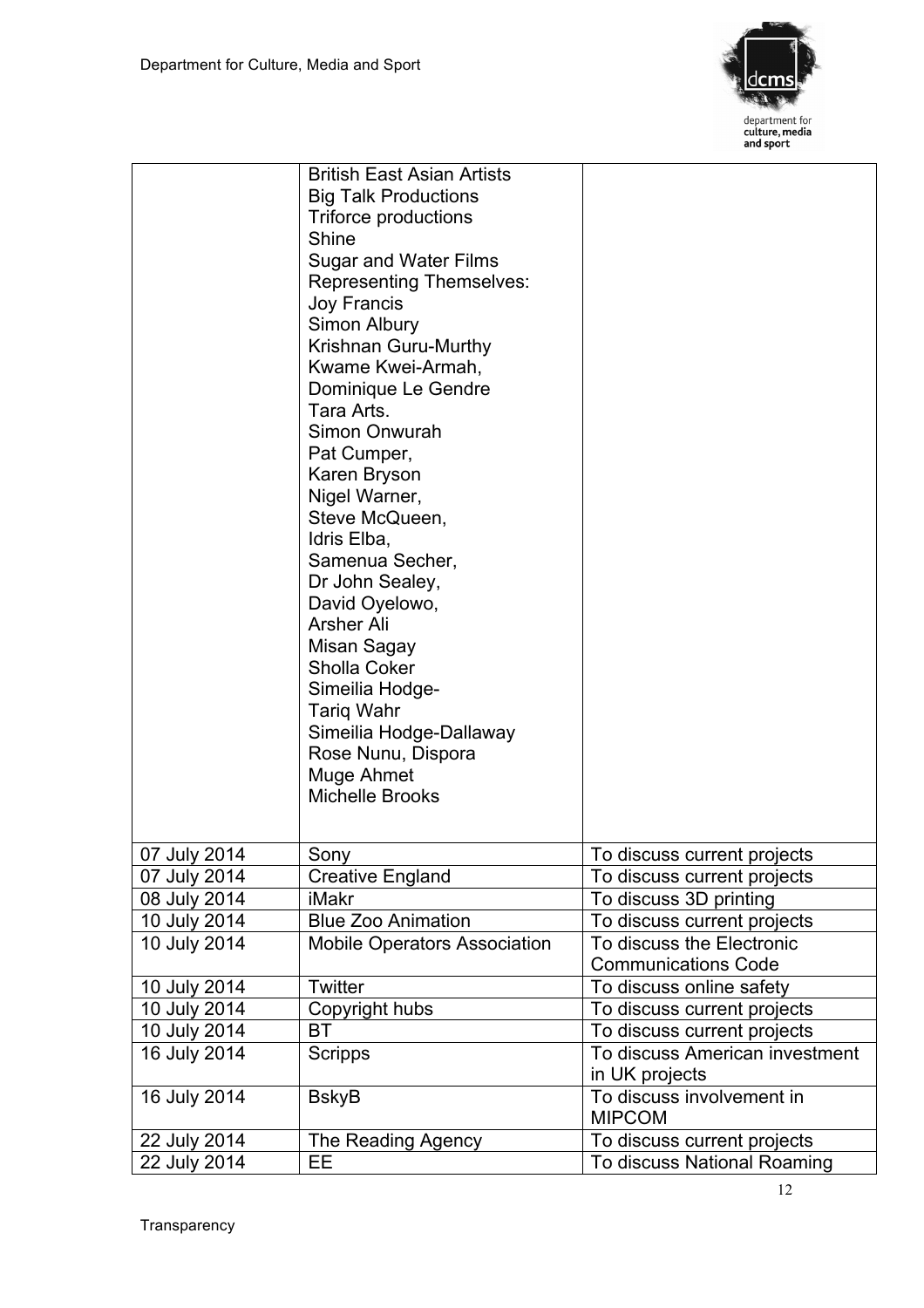

| 15 August 2014       | Lord Lloyd Webber,                     | To discuss current projects                  |
|----------------------|----------------------------------------|----------------------------------------------|
|                      | representing himself.                  |                                              |
| 03 September<br>2014 | <b>Elstree Studios</b>                 | To see the work being done in<br>the studios |
| 04 September         | <b>RDS Capital</b>                     | To discuss support for                       |
| 2014                 |                                        | <b>Government initiatives</b>                |
| 09 September         | <b>Canvas Partnerships</b>             | To discuss current projects                  |
| 2014                 |                                        |                                              |
| 10 September<br>2014 | Kerry Kent, European Policy<br>Liaison | To discuss Creative Industries               |
| 10 September<br>2014 | Digital Radio UK                       | To discuss current projects                  |
| 10 September         | <b>Tech City UK</b>                    | To update on Tech City                       |
| 2014                 |                                        |                                              |
| 11 September<br>2014 | e-skills                               | To discuss current projects                  |
| 12 September         | Jaya Chakrabarti, representing         | To discuss the UK creative digital           |
| 2014                 | himself                                | sector                                       |
| 15 September         | Childnet                               | To discuss the UK Safer Internet             |
| 2014                 | Internet Watch Foundation              | Centre                                       |
|                      | South West Grid for Learning           |                                              |
| 15 September<br>2014 | <b>BT</b>                              | To discuss current projects                  |
| 15 September<br>2014 | <b>Craft Museum</b>                    | To discuss current projects                  |
| 16 September         | Rona Fairhead,,                        | To discuss her upcoming                      |
| 2014                 |                                        | appointment as Chair of the BBC              |
|                      |                                        | Trust                                        |
| 16 September         | Huawei                                 | Introductory meeting                         |
| 2014                 |                                        |                                              |
| 17 September         | <b>Hewlett Packard UK</b>              | Introductory meeting in new                  |
| 2014                 |                                        | capacity as strategic relationship           |
|                      |                                        | manager (SRM)                                |
| 18 September<br>2014 | <b>Tech City</b>                       | To discuss current projects                  |
| 22 September         | <b>BT</b>                              | To discuss current projects                  |
| 2014                 |                                        |                                              |
| 23 September         | City of London                         | To discuss broadband in the City             |
| 2014                 | ВT                                     | of London                                    |
| 23 September         | <b>CISCO</b>                           | Introductory meeting in EV's new             |
| 2014                 |                                        | capacity as strategic relationship           |
|                      |                                        | manager (SRM)                                |
| 23 September         | <b>Countryside Alliance</b>            | To discuss National Roaming                  |
| 2014                 |                                        |                                              |
| 26 September         | <b>Hewlett Packard</b>                 | Introductory meeting in new                  |
| 2014                 |                                        | capacity                                     |